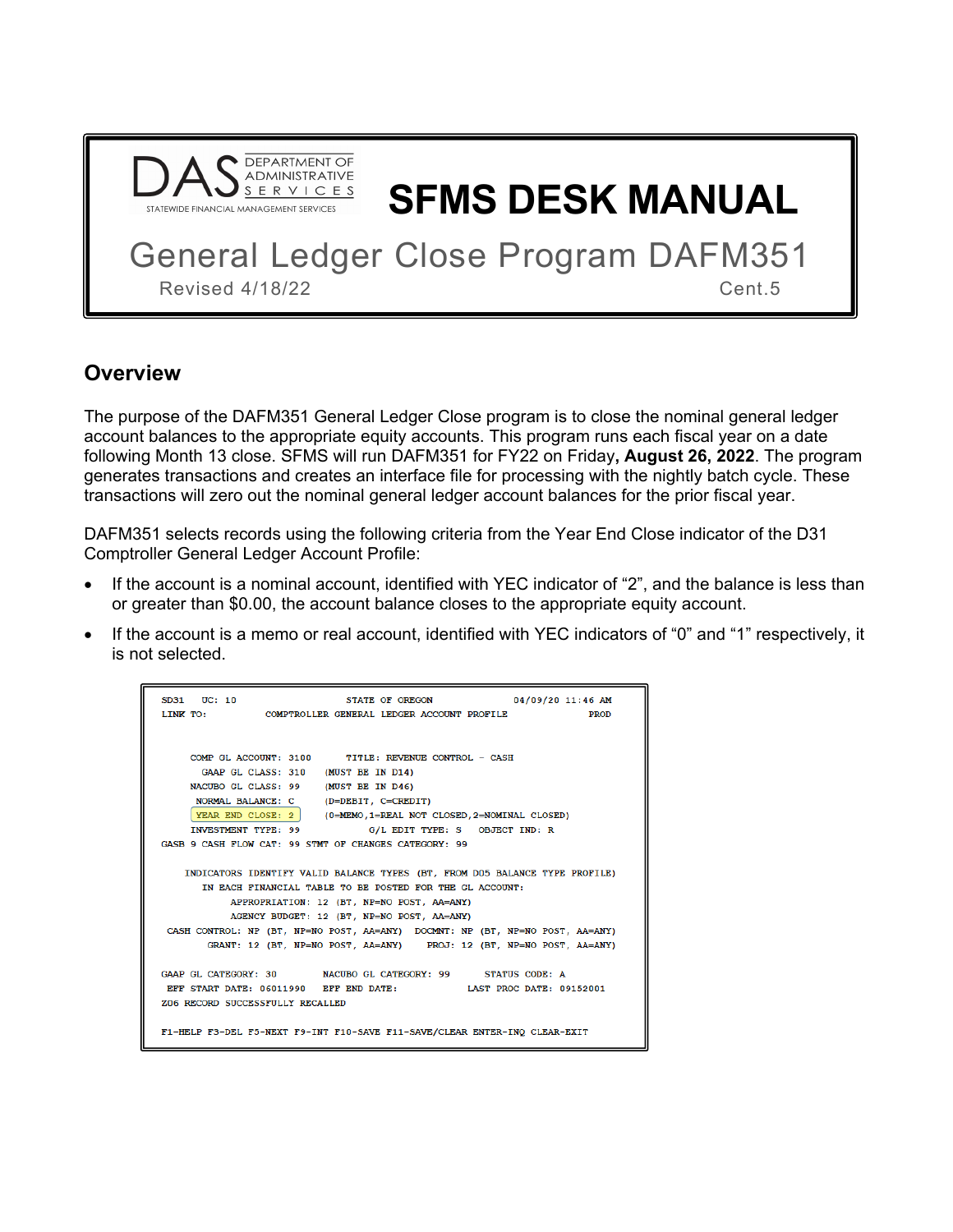## **Program Details**

DAFM351 selects records where the transaction year equals the current fiscal year minus one, sorting and summarizing by the criteria below. Records that meet the same criteria for an agency summarize into one amount.

- Agency
- Fiscal year
- D23 fund
- D31 normal balance indicator. Each GL account has a normal debit or normal credit balance as defined on the D31. For example, revenues have a normal credit balance and expenditures have a normal debit balance.
- Appropriation year
- Grant number/phase
- Project number/phase

The program determines the appropriate equity account for each nominal account balance based on:

- YEC indicator of "2" on the D31 Comptroller General Ledger Account Profile.
- If a GASB 54 code exists on a D23 fund:
	- <sup>o</sup> A lookup of the D23 GASB 54 code A1, C1, R1-R5 or U1.
	- $\circ$  A lookup of the Fund Balance GL and closing debit/credit T-codes from the D54 System Parameters Profile where the Table ID is GB54.

| SD54 UC: 10<br>LINK TO:                                                               | STATE OF OREGON<br>SYSTEM PARAMETERS PROFILE                               | 04/09/20 11:31 AM<br><b>PROD</b> |
|---------------------------------------------------------------------------------------|----------------------------------------------------------------------------|----------------------------------|
| TABLE ID: GB54<br><b>KEY 1: A1</b><br><b>KEY 2:</b><br><b>KEY 3:</b>                  |                                                                            |                                  |
| REFERENCE DATA: 3052 DR 334 CR 335                                                    | TITLE: ASSIGNED FUND BALANCE                                               |                                  |
|                                                                                       |                                                                            |                                  |
|                                                                                       |                                                                            | STATUS CODE: A                   |
| EFF START DATE: 07012010 EFF END DATE:<br>Z26 RECORD NOT FOUND - NEXT RECORD RECALLED |                                                                            | LAST PROC DATE: 08152011         |
|                                                                                       | F1-HELP F3-DEL F5-NEXT F9-INT F10-SAVE F11-SAVE/CLEAR ENTER-INQ CLEAR-EXIT |                                  |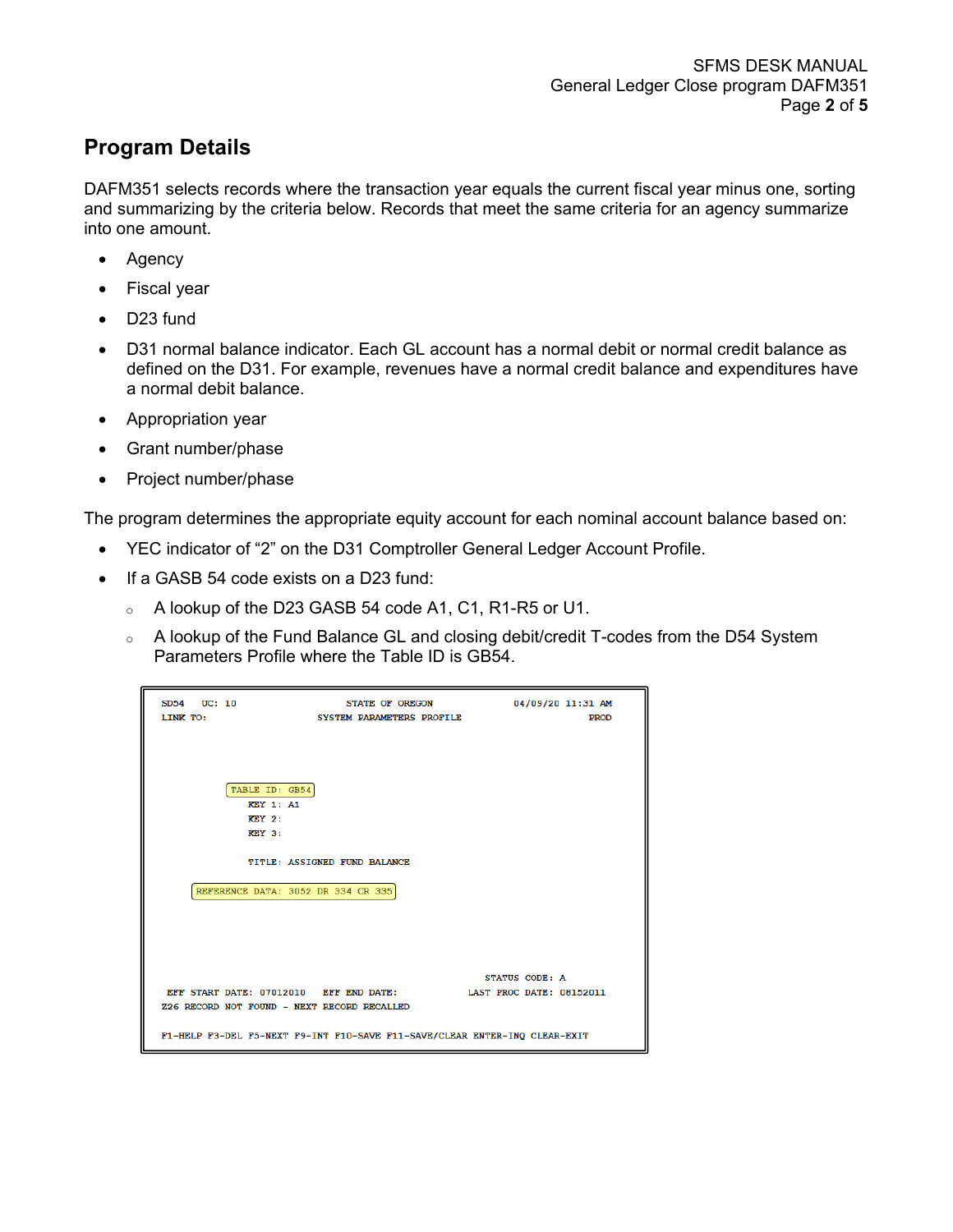- If a GASB 54 code does not exist on a D23 fund:
	- <sup>o</sup> A lookup of the D24 GAAP Fund and the D21 GAAP Fund Type 05, 06, 09, 10 or 15-20.
	- <sup>o</sup> A lookup of the closing debit/credit T-codes and the Fund Balance GL from the D21 GAAP Fund Type.

| SD21 UC: 10<br>LINK TO:                                                                      | STATE OF OREGON<br>GAAP FUND TYPE PROFILE                                                                                                                         | 04/09/20 11:58 AM<br><b>PROD</b>             |
|----------------------------------------------------------------------------------------------|-------------------------------------------------------------------------------------------------------------------------------------------------------------------|----------------------------------------------|
| GAAP FUND TYPE: 05<br><b>TITLE: ENTERPRISE</b><br>GAAP FUND GROUP: 02<br>CLOSE DEBIT TC: 353 | (MUST BE IN D20 FUND GAAP GROUP PROFILE)                                                                                                                          |                                              |
| CLOSE CREDIT TC: 352                                                                         | (TRANS CODE FOR CLOSING DEBIT BALANCE.<br>NOMINAL ACCOUNTS TO FUND BALANCE, OR<br>(TRANS CODE FOR CLOSING CREDIT BALANCE,<br>NOMINAL ACCOUNTS TO FUND BALANCE, OR | RETAINED EARNINGS: MUST BE IN 28 TC PROFILE) |
| FUND BALANCE GL: 3025                                                                        | (GL ACCOUNT NUMBER FOR THE EQUITY<br>ACCOUNTS MUST BE IN D31)                                                                                                     | RETAINED EARNINGS; MUST BE IN 28 TC PROFILE) |
| CAFR FUND TYPE: ENTPRSE<br>CAFR OPER STAT: P                                                 | (GENERAL, SPECREV, DEBTSRV, CAPPROJ,<br>ENTPRSE, INTSER, FIDUCIR, PENSION)<br>$(G = GOVERNMENTAL, P = PROPREETARY,$<br>$H = HIGHER EDUCATION$ , $A = AGENCY$ )    |                                              |
| EFF START DATE: 12151993 EFF END DATE:<br>Z06 RECORD SUCCESSFULLY RECALLED                   |                                                                                                                                                                   | STATUS CODE: A<br>LAST PROC DATE: 09152001   |
|                                                                                              | F1-HELP F3-DEL F5-NEXT F9-INT F10-SAVE F11-SAVE/CLEAR ENTER-INQ CLEAR-EXIT                                                                                        |                                              |

T-codes 334-340, 342, 345, 346, 349, 352 and 353 close all nominal account balances to the appropriate equity account. All generated transactions will post with a batch agency of 999, a batch type of "Y", a document type of "YG", and a transaction effective date of 6/31/22. Any transactions that do not post because of errors will be on the 530 screen under agency 999.

GL 2960 Revenue Expenditure Summary is the offset to the equity GL account on all transactions. After all generated transactions post, the total of GL 2960 plus all the nominal GL balances will equal zero as of 6/31/22.

The balances in the memo accounts and real accounts will not change.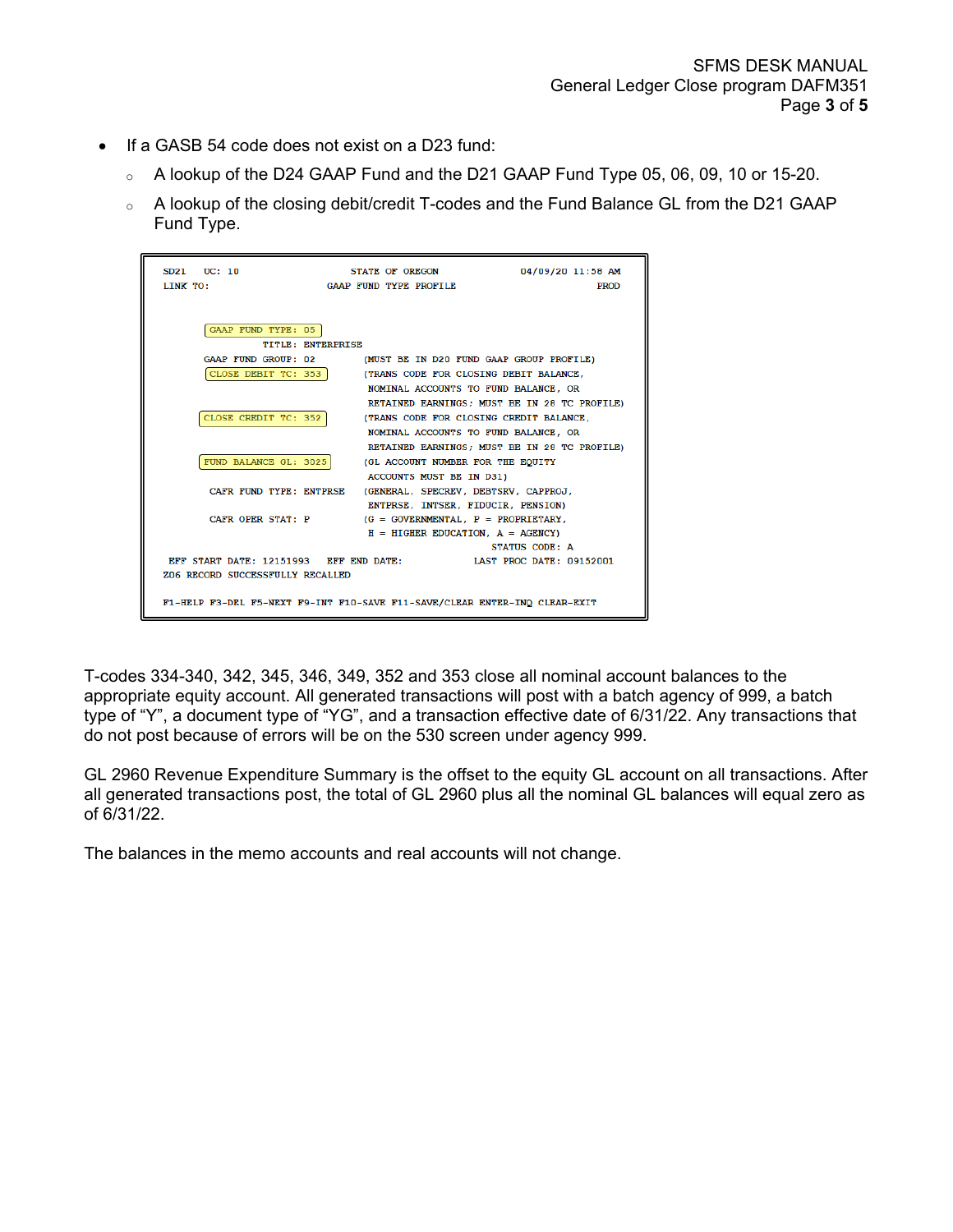|                                |               | <b>Closing T-codes</b> | GL          |                                   |
|--------------------------------|---------------|------------------------|-------------|-----------------------------------|
| <b>GAAP Fund Type # / Name</b> | <b>DR Bal</b> | <b>CR Bal</b>          | <b>Acct</b> | <b>GL Account Name</b>            |
| 05 Enterprise                  | 353           | 352                    | 3025        | <b>Net Position</b>               |
| 06 Internal Service            | 353           | 352                    | 3025        | <b>Net Position</b>               |
| 09 Agency                      | 340           | 342                    | 1575        | <b>Trust Funds Payable</b>        |
| 10 Pension Trust               | 345           | 346                    | 3008        | Net Position Held in Trust for    |
|                                |               |                        |             | <b>Pension Benefits</b>           |
| 15 Investment Trust Fund *     | 349           | 349                    | 2951        | System Clearing GL Level Only**   |
| 16 Private Purpose Trust       | 338           | 339                    | 3023        | Net Position Held For Individual, |
|                                |               |                        |             | Org, Other Government             |
| 17 Govt-Wide Reporting         | 353           | 352                    | 3025        |                                   |
| Fund                           |               |                        |             | <b>Net Position</b>               |
| 18 Other Employee Benefits     | 338           | 339                    | 3023        | Net Position Held For Individual, |
| <b>Trust Fund</b>              |               |                        |             | Org, Other Government             |
| 19 Post-Employment Health      | 336           | 337                    | 3004        | Net Position Held in Trust - Post |
| Care Benefits                  |               |                        |             | <b>Employment Health Care</b>     |
| 20 Custodial Funds             | 338           | 339                    | 3023        | Net Position Held For Individual, |
|                                |               |                        |             | Org, Other Government             |
| 99 Default Oregon *            | 349           | 349                    | 2951        | System Clearing GL Level Only**   |

# **D21 GAAP Fund Types Used & Associated Equity General Ledger**

\* Nominal general ledger account activity is not valid for these fund types. Agencies should review these funds to ensure no nominal activity posted.

\*\*GL 2951 prevents erroneous transactions from closing to an equity account. Agencies are required to make correcting entries to any fund that has a balance in GL 2951. Nominal general ledger account activity is not valid for GAAP fund types of 15 and 99. If DAFM351 finds any nominal activity in these fund types, it will close the erroneous transactions to GL 2951.

### **GASB 54 Codes & Associated Equity General Ledger**

D54 Table ID: GB54

| <b>GB54</b>    |        | <b>Closing T-codes</b> | GL   |                                                      |
|----------------|--------|------------------------|------|------------------------------------------------------|
| Code           | DR Bal | <b>CR Bal</b>          | Acct | <b>GL Account Name</b>                               |
| A <sub>1</sub> | 334    | 335                    | 3052 | Assigned Fund Balance                                |
| C <sub>1</sub> |        |                        | 3051 | <b>Committed Fund Balance</b>                        |
| R <sub>1</sub> |        |                        | 3041 | Restricted Fund Balance - Federal                    |
| R2             |        |                        | 3042 | Restricted Fund Balance - OR Constitution            |
| R <sub>3</sub> |        |                        | 3043 | Restricted Fund Balance - Enabling Legislation       |
| R4             |        |                        | 3044 | <b>Restricted Fund Balance - Debt Covenants</b>      |
| R <sub>5</sub> |        |                        | 3045 | Restricted Fund Balance - Donor/Other External Party |
| U1             |        |                        | 3053 | Unassigned Fund Balance                              |